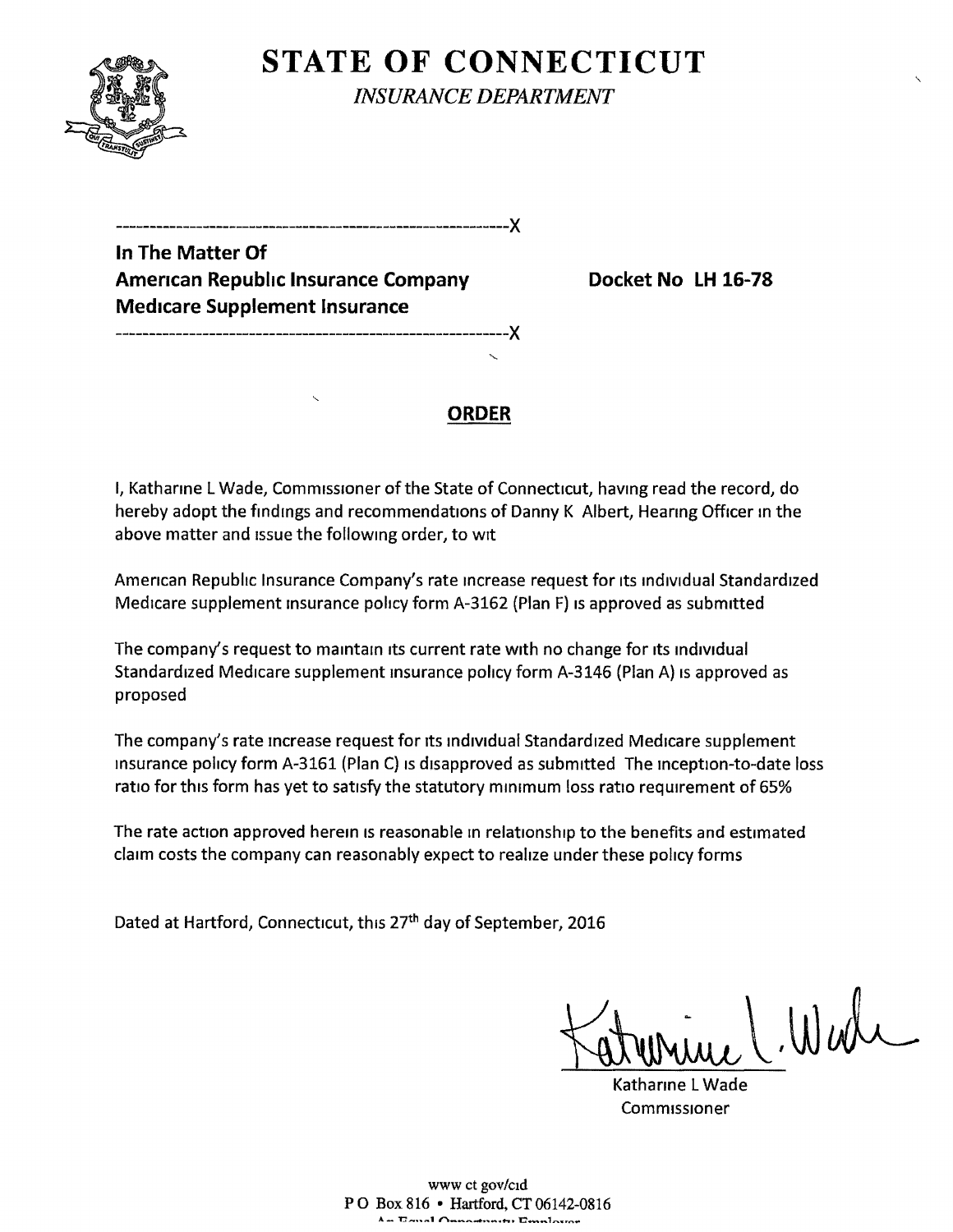

# **STATE OF CONNECTICUT**

*INSURANCE DEPARTMENT* 

In The Matter Of American Republic Insurance Company Docket No LH 16-78 Medicare Supplement Insurance -----------------------------------------------------)(

-----------------------------------------------------)(

## PROPOSED FINAL DECISION

## 1 INTRODUCTION

The Insurance Commissioner of the State of Connecticut is empowered to review rates charged for mdividual and group Medicare supplement policies sold to any resident of this State who is eligible for Medicare The source for this regulatory authority is contained in Chapter 700c and Section 38a-495a of the Connecticut General Statutes

After due notice, a hearmg was held at the Insurance Department m Hartford on Thursday, September 15, 2016, to consider whether or not the rate mcrease requested by Amencan Republic Insurance Company on Its mdrvidual Standardized Medicare supplement msurance busmess should be approved

No members from the general pubhc attended the hearmg

No company representatives from Amencan Repubhc Insurance Company attended the hearmg

The hearmg was conducted in accordance with the requirements of Section 38a-474, Connecticut General Statutes, the Umform Administrative Procedures Act, Chapter 54 of Section 38a-8-1 et seq of the Regulations of Connecticut State Agencies

A Medicare supplement policy is a private health insurance policy sold on an individual or group basis, which provides benefits that are additional to the benefits provided by Medicare For many years Medicare supplement pohcies have been highly regulated under both state and federal law to protect the mterests of persons eligible for Medicare who depend on these policies to provide additional coverage for the costs of health care

Effective December 1, 2005, Connecticut amended 1ts program of standardized Medtcare supplement policies in accordance with Section 38a-496a of the Connecticut General Statutes, and Sections 38a-495a-1 through 38a-495a-21 of the Regulations of Connecticut Agencies This program, which conforms to federal requrrements, provides a "core" package of benefits known as Plan A Insurers may also offer any one or more of eleven other plans (Plans B through N)

Effective January 1, 2006, in accordance with Section 38a-495c of the Connecticut General Statutes (as amended by Public Act 05-20) premiums for all Medicare supplement policies in the state must use community rating Rates for Plans A through N must be computed without regard to age, gender, previous claims history or the medical condition of any person covered by a Medicare supplement policy or certificate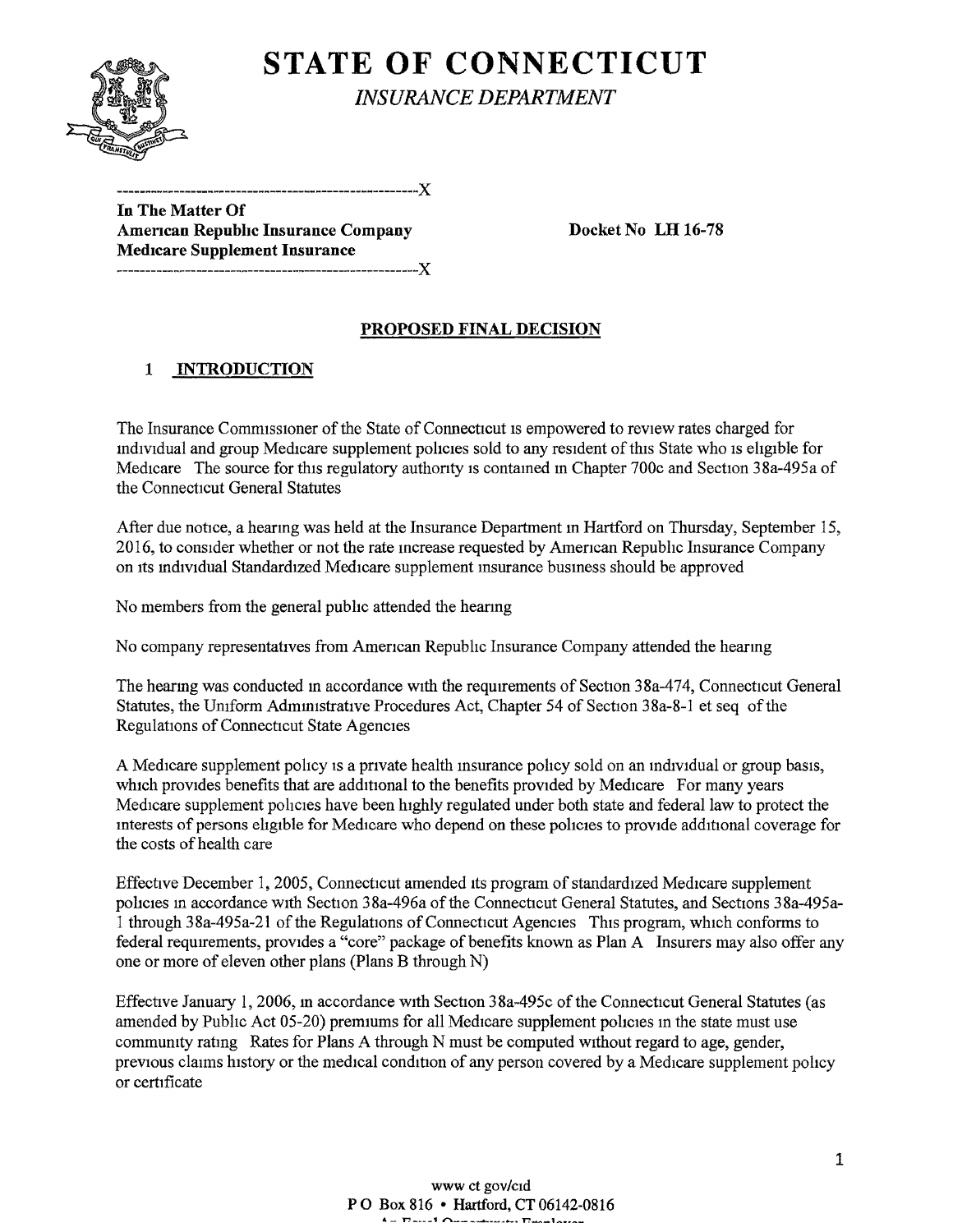The statute provides that coverage under Plans A through N may not be denied on the basis of age, gender, previous claims history or the medical condition of any covered person Insurers may exclude benefits for losses incurred within six months from the effective date of coverage based on a pre-existing condition

Effective October 1, 1998, earners that offer Plan B or Plan C must make these plans as well as Plan A, available to all persons eligible for Medicare by reason of disability

Insurers must also make the necessary arrangements to receive notice of all clatms paid by Medicare for their insureds so that supplement benefits can be computed and paid without requiring insureds to file claim forms for such benefits This process of direct notice and automatic claims payment is commonly referred to as "ptggybackmg" or "crossover"

Sections 38a-495 and 38a-522 of the Connecticut General Statutes, and Section 38a-495a-10 of the Regulations of Connecticut Agencies, state that individual and group Medicare supplement policies must have anticipated loss ratios of 65% and 75%, respectively Under Sections 38a-495-7 and 38a-495a-10 of the Regulations of Connecticut Agencies, filings for rate increases must demonstrate that actual and expected losses in relation to premiums meet these standards, and anticipated loss ratios for the entire future penod for whtch the requested premmms are calculated to provide coverage must be expected to equal or exceed the appropnate loss ratio standard

Section 38a-473 of the Connecticut General Statutes provides that no insurer may incorporate in its rates for Medicare supplement policies factors for expenses that exceed 150% of the average expense ratio for that insurer's entire written premium for all lines of health insurance for the previous calendar year

### ll FINDING OF FACT

After reviewing the exhibits entered into the record of this proceeding, and utilizing the experience, technical competence and specialized knowledge of the Insurance Department, the undersigned makes the following findings of fact

1 Amencan Republic Insurance Company has requested the followmg rate mcreases' for Its mdtvtdual and standardized Medicare supplement plans

|              | Proposed           |
|--------------|--------------------|
| Form $#$     | <b>Rate Change</b> |
| $A-3146(A)$  | $0.0\%$            |
| $A-3161$ (C) | 6.5%               |
| $A-3162$ (F) | 50%                |

2 The number of in-force policies as of 6/30/2016

| Form $#$     | In-force $(CT)$ | Nationwide |
|--------------|-----------------|------------|
| A-3146 $(A)$ | 2               | 1,158      |
| $A-3161 (C)$ |                 | 171        |
| $A-3162$ (F) | 44              | 4,188      |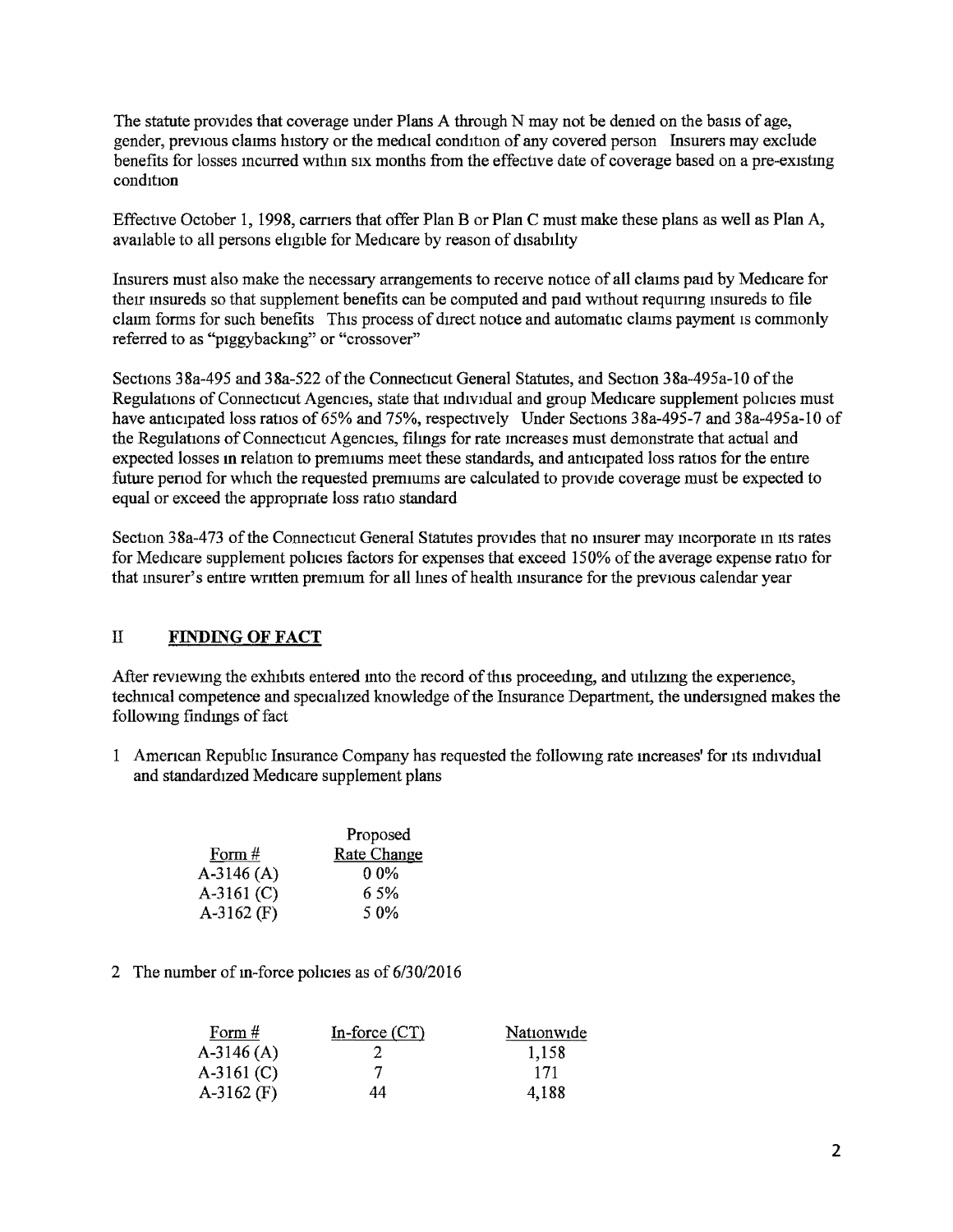- 3 American Republic certified that their expense factors are in compliance with section 38a-473, C G S
- 4 Effective 12/1/99, Amencan Republic IS no longer sellmg Medicare supplement products m **Connecticut**
- 5 The company certified that it was in compliance with subsection (e) of section  $38a-495c$ , C G S, relative to the automatic claims processing requirement (crossover/piggybacking)
- 6 The lifetime loss ratio for each form is expected to satisfy the Connecticut regulatory loss ratio requirement of 65%
- 7 Below are incurred loss ratios for each form from inception through 6/30/2016

|              | CT.        | Nationwide |
|--------------|------------|------------|
| Form $#$     | Loss Ratio | Loss Ratio |
| A-3146 (A)   | 73.5%      | 69 7%      |
| A-3161 (C)   | 63 8%      | 69 3%      |
| $A-3162$ (F) | 65 6%      | 68 1%      |

8 Below are incurred loss ratios from 1/1/2016 through 6/30/2016

| CT.        | Nationwide |
|------------|------------|
| Loss Ratio | Loss Ratio |
| 18.4%      | 58.3%      |
| $100.7\%$  | 79 3%      |
| 48.7%      | 67 2%      |
|            |            |

- 9 American Republic Insurance Company's 2016 Medicare supplement rate filing proposal is in compliance with the requirements of regulation  $38a-474$  as it applies to the contents of the rate submission as well as the actuarial memorandum
- 10 The projected 2017 nationwide loss ratios with and without the proposed rate changes for each of the plans are as follows

|          | With Rate | Without Rate |
|----------|-----------|--------------|
| Form $#$ | Change    | Change       |
| $A-3146$ | 62.4%     | 62.4%        |
| A-3161   | 80.0%     | 83 8%        |
| A-3162   | 68 2%     | 71 0\%       |

#### III RECOMMENDATION

Recommend that the proposed change for Plan F be approved as submitted This rate change is reasonable in relationship to the benefits, estimated claim costs and the anticipated loss ratios the company expects to realize on this busmess

Also recommend that the no rate change request for Plan A be approved as submitted while the rate increase request for Plan C be disapproved as submitted The loss ratio from inception-to-date for Plan C has not yet met the minimum loss ratio requirement of 65%